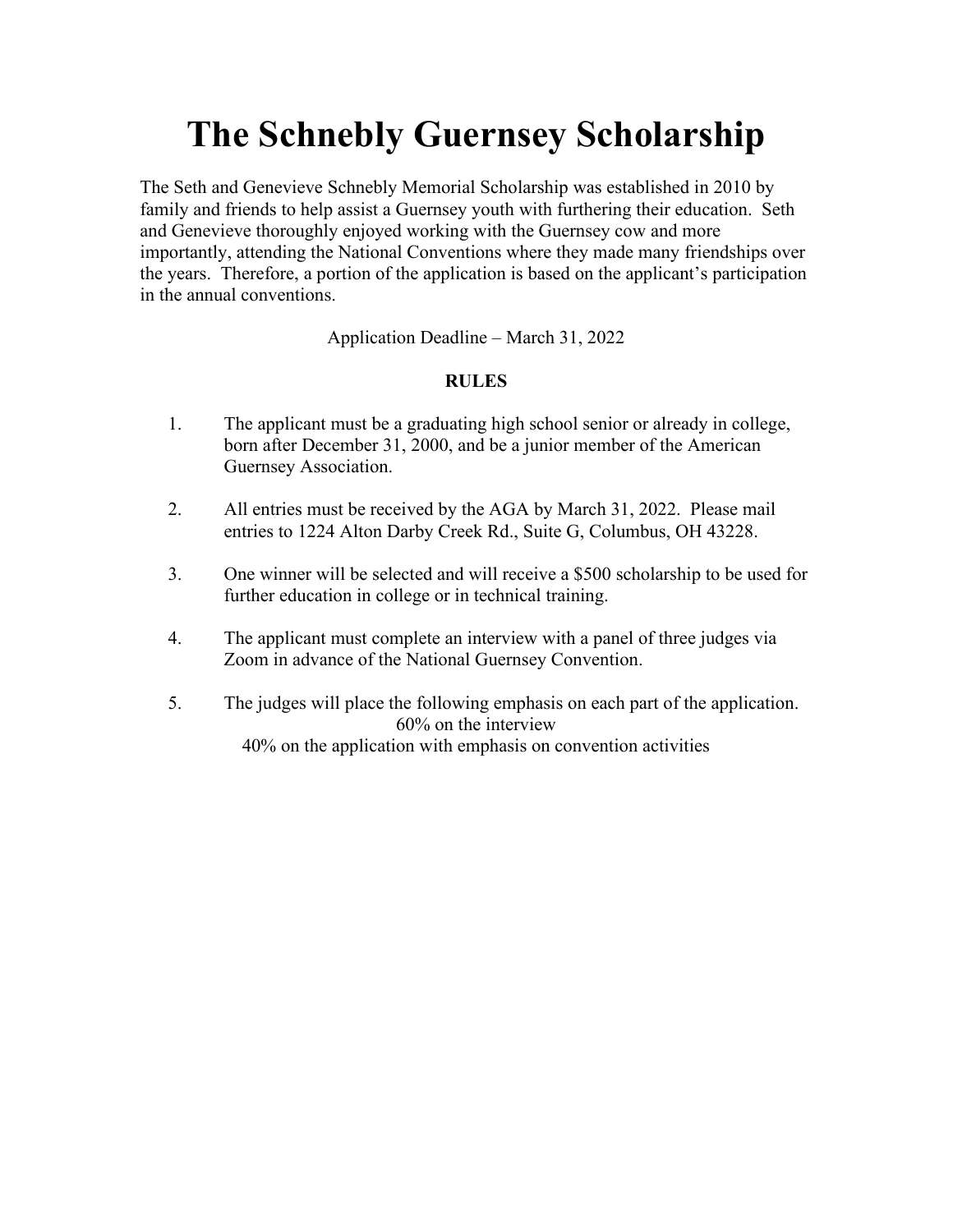| Name                                                                             |
|----------------------------------------------------------------------------------|
|                                                                                  |
| Current or School Address                                                        |
|                                                                                  |
|                                                                                  |
|                                                                                  |
| Parent (or Guardian) Names                                                       |
| Parent (or Guardian) Address_                                                    |
|                                                                                  |
| High School Graduation Date College Graduation Date College Graduation Date      |
|                                                                                  |
| Years of Membership in Guernsey Organizations: AGA______________________________ |
| County or Local<br><b>State</b>                                                  |

### **Schnebly Guernsey Scholarship Application Form** *Application Deadline - March 31, 2022*

Please submit application by March 31, 2022 to: American Guernsey Association 1224 Alton Darby Creek Rd., Suite G Columbus, OH 43228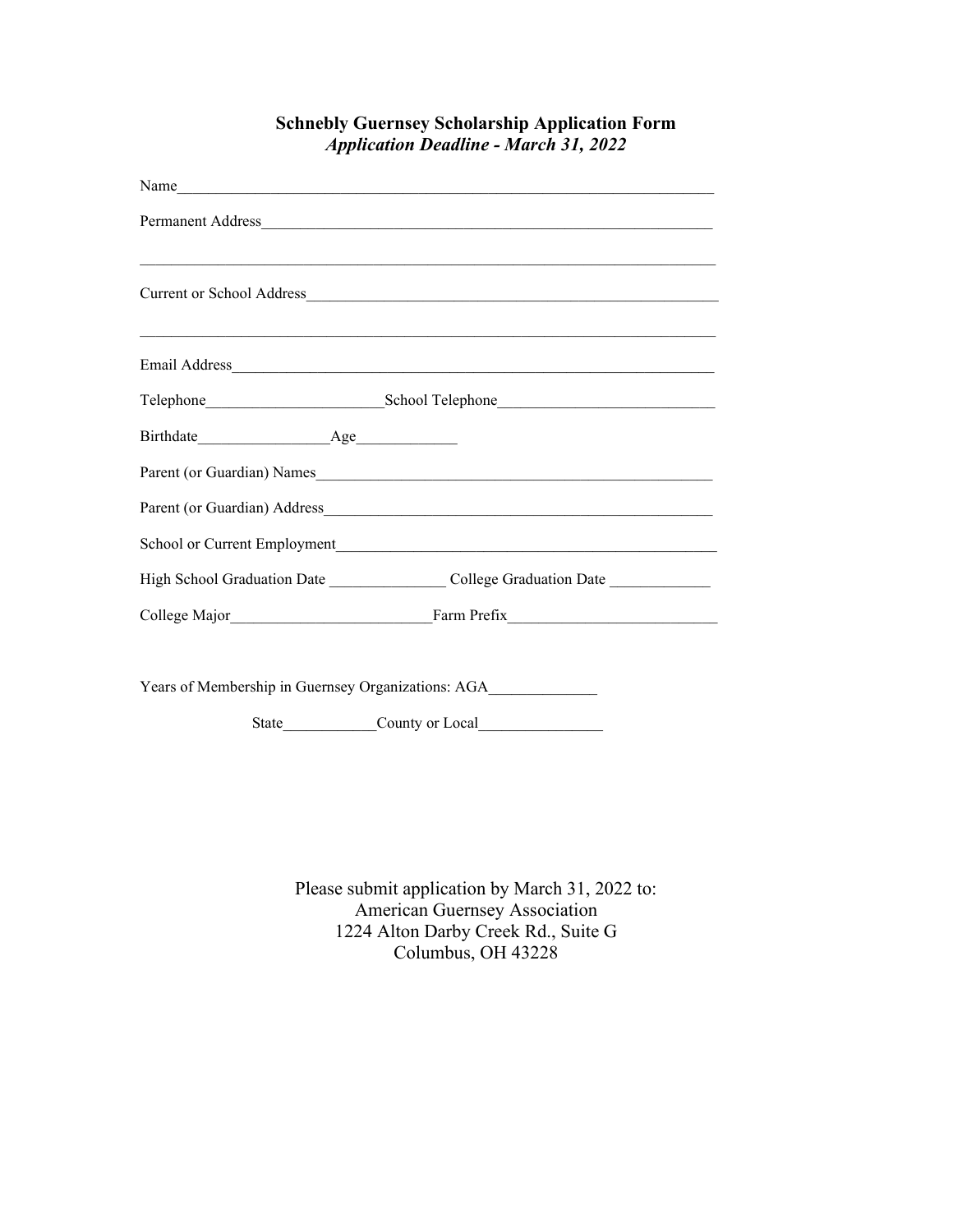## **Highlights of Activities**

I. Please list previous participation and/or attendance at National Guernsey Convention.

**Year** Activity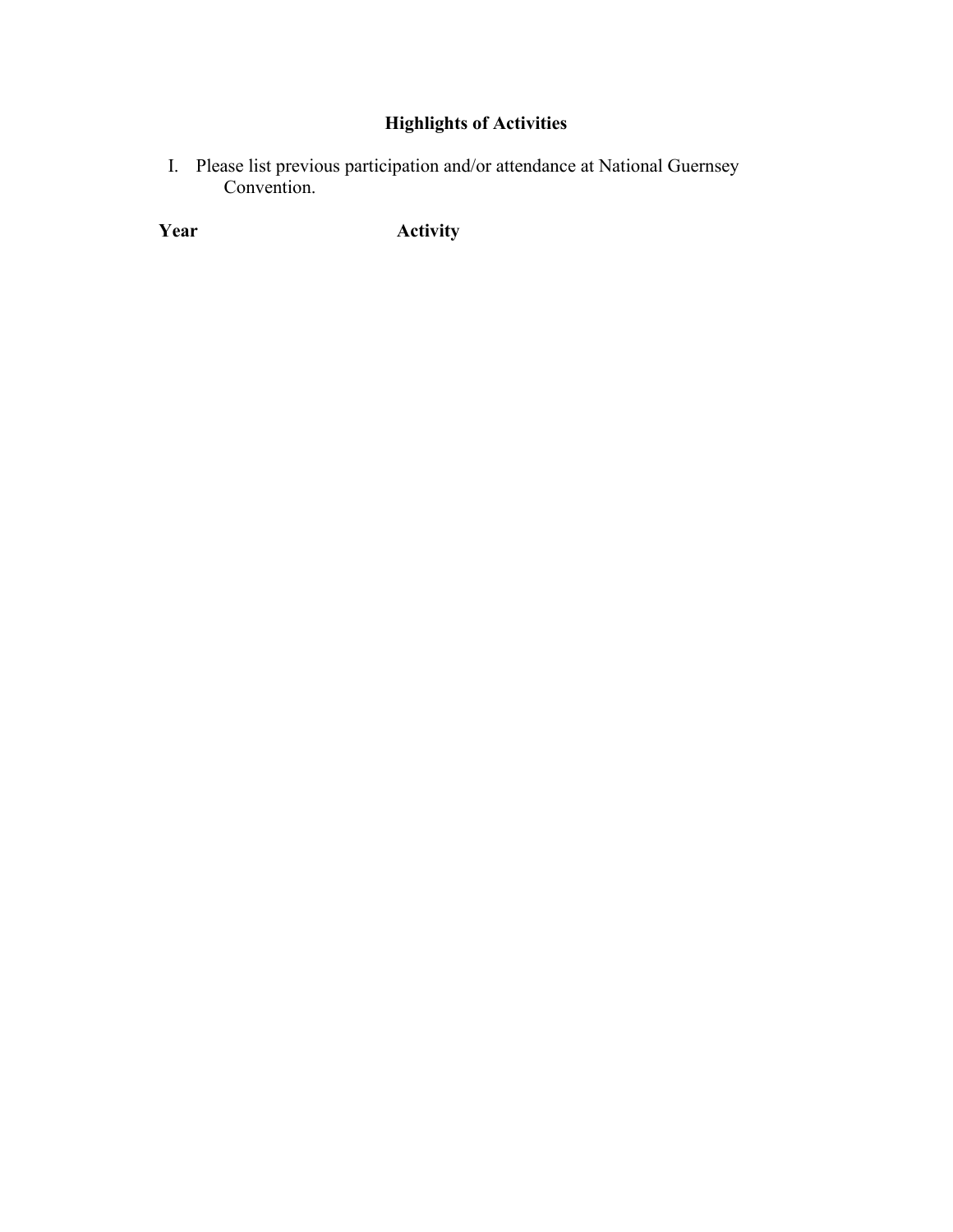### **Highlights of Activities**

I. Organizations, Offices Held & Awards in **dairy** activities. (Limit responses to space provided.)

**Year Organization Offices/Awards**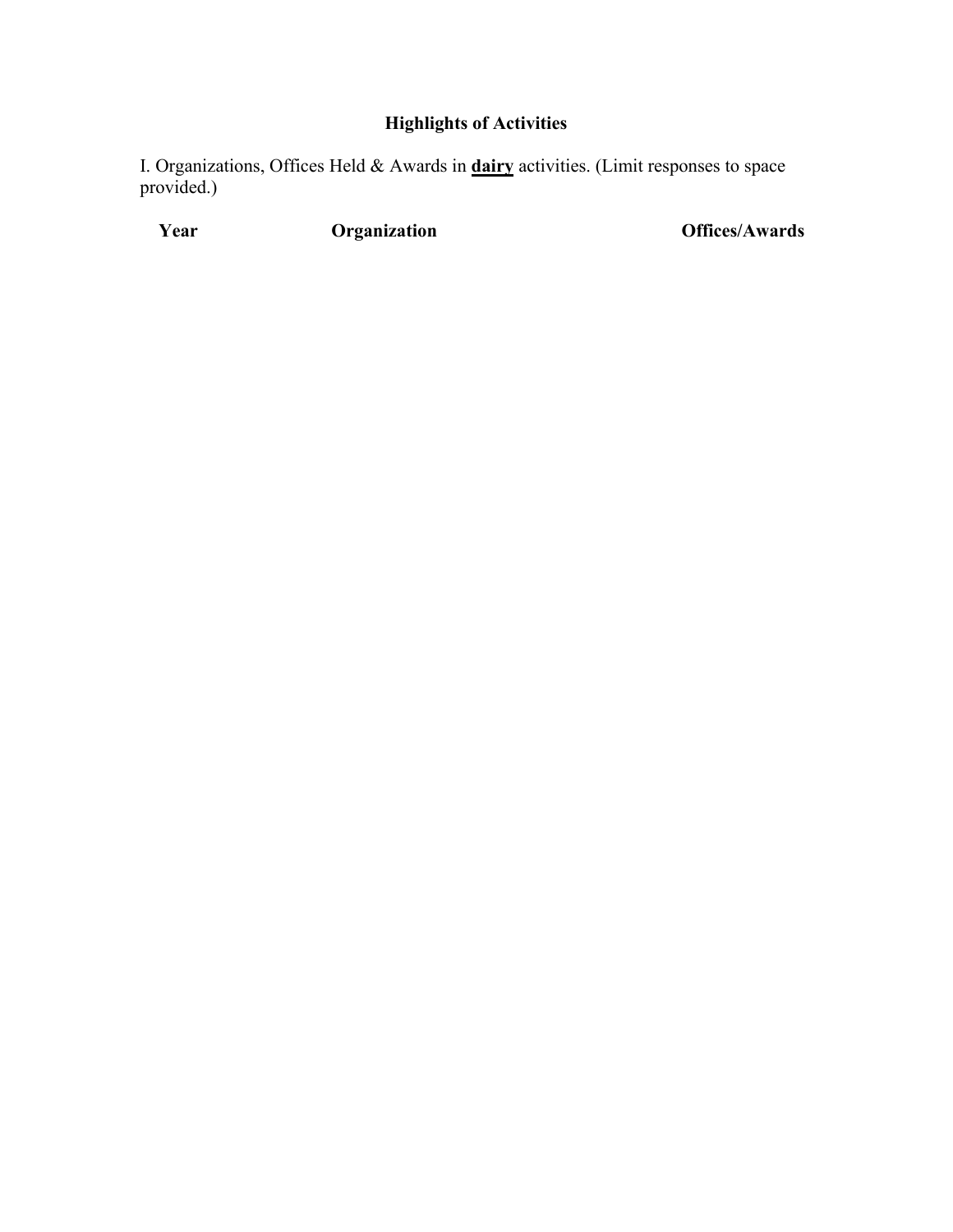### **Highlights of Activities**

I. Organizations, Offices Held & Awards in **other** activities. (i.e. community, church, school, etc.)

Please limit response to the space provided.

**Year Organization Offices/Awards**